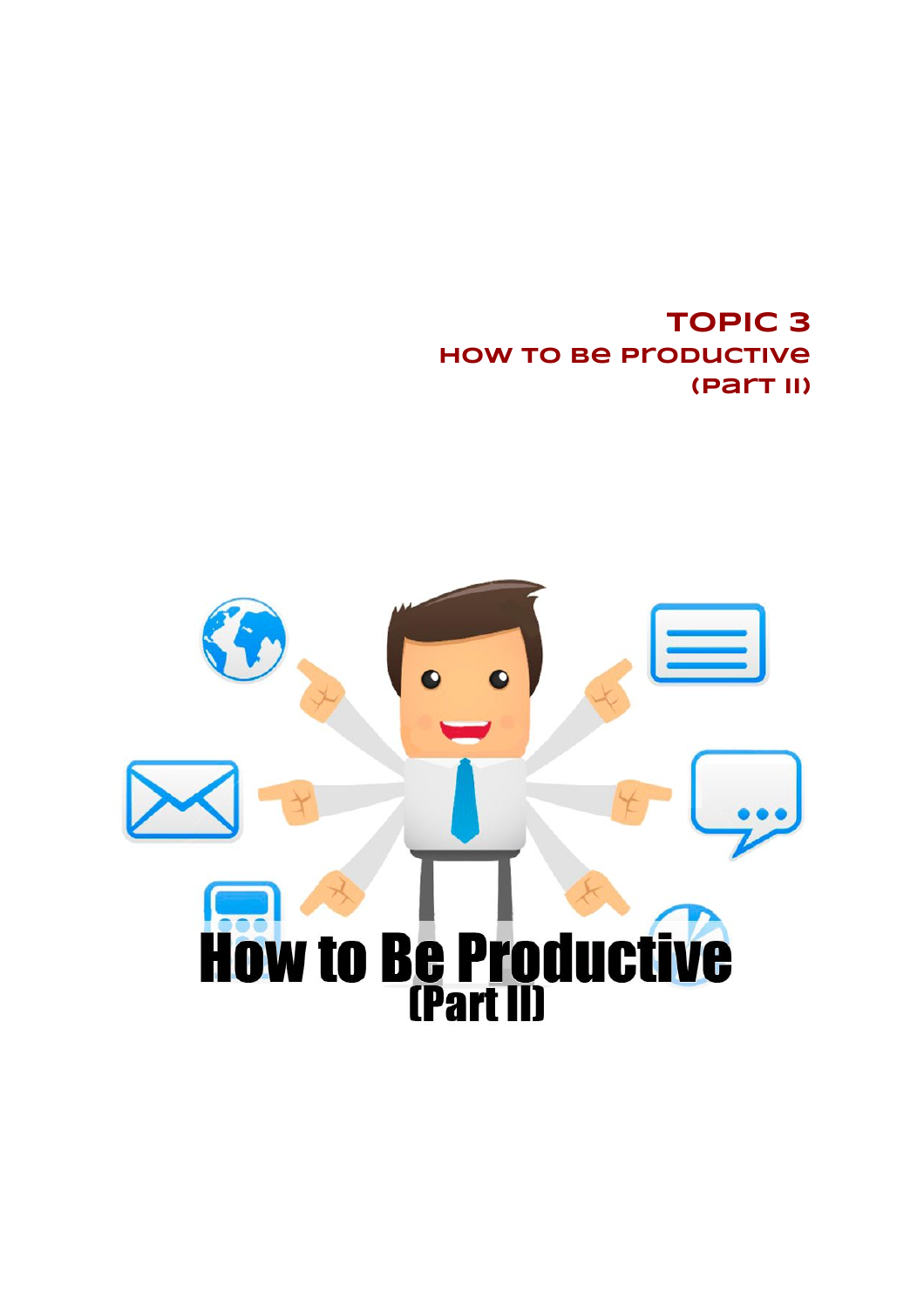# **4. Take Control**

### **What you do. Why you do it. How you do it. Where and When.**

Avoid your mind interfering with what you want to do and reduce your ability to pay attention and reflect, thereby reducing your potential.

Don't let your mind take you somewhere else or to a different activity other than the one you wanted to do in the beginning. Don't blame technology and external stimuli for this.

Avoid getting caught spread thin across several activities, instead **focus and concentrate**on what you are doing.



### **Where Do I Start?**

1. Every morning, do a **summary in your head,** as fast as you can about **what you're going to do that day**, the most important benchmarks: a job interview, exam, designing the logo, preparing the course, the visit to some clients...

In doing so, you'll prepare your mind for where it needs to go and you'll feel **stronger and more concentrated**…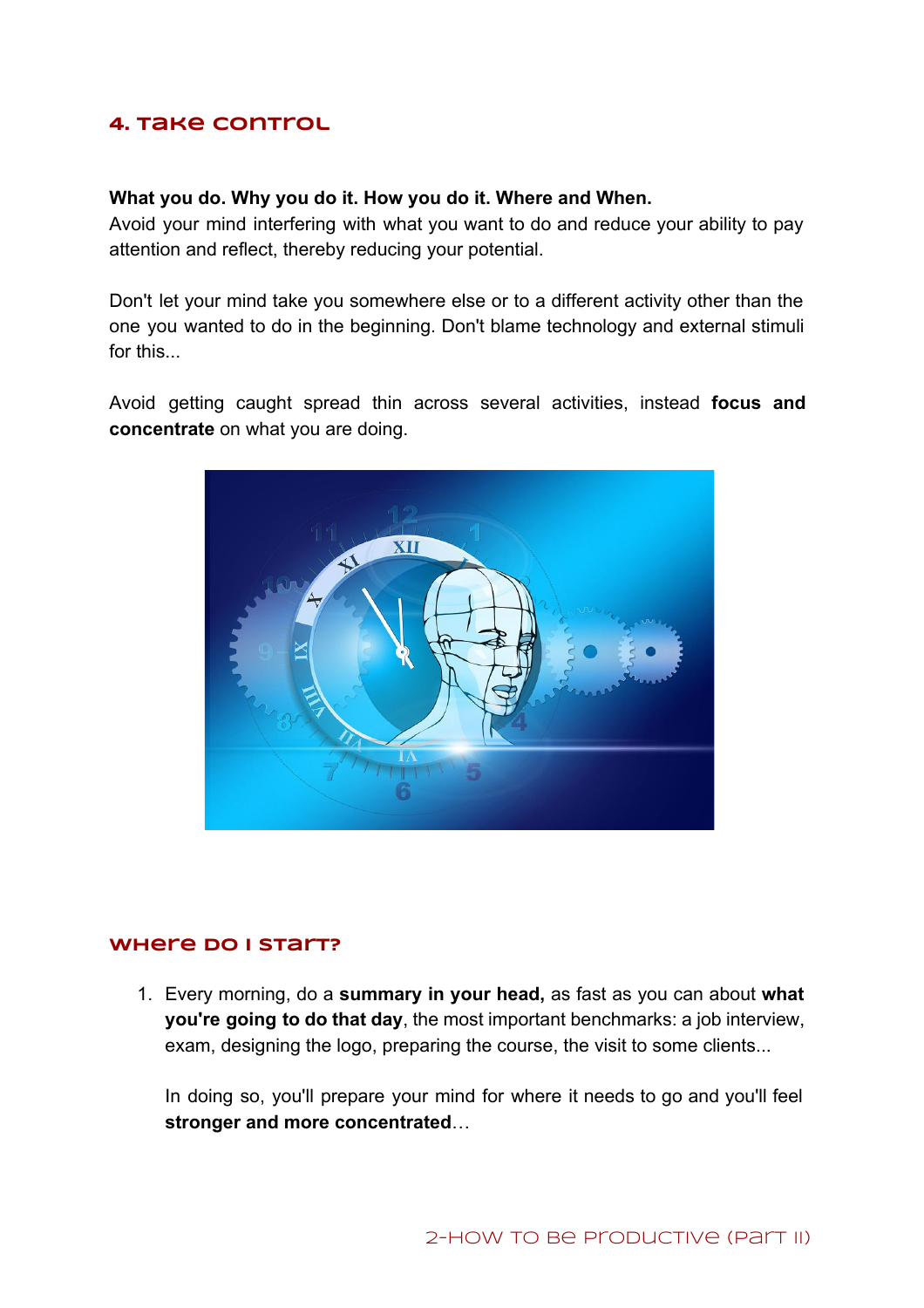### 2. **Before starting a task.**

Figure out why it is important for you and what doing that task contributes to you.

In doing so, you'll measure the degree of importance and you'll prepare to invest more or less time in it.

- 3. **Avoid as many external distractions** as possible:
	- close your e-mail
	- turn off notifications and alarms
	- have your desk organized
	- turn off your cell phone, etc.
- 4. If necessary,

say out loud the task you need to do or are doing

- 5. Remember what your purpose is
- 6. Continue your **work uninterrupted** with at least a onehour break and you'll see how your professional growth grows exponentially.



**<http://pomodorotechnique.com/>**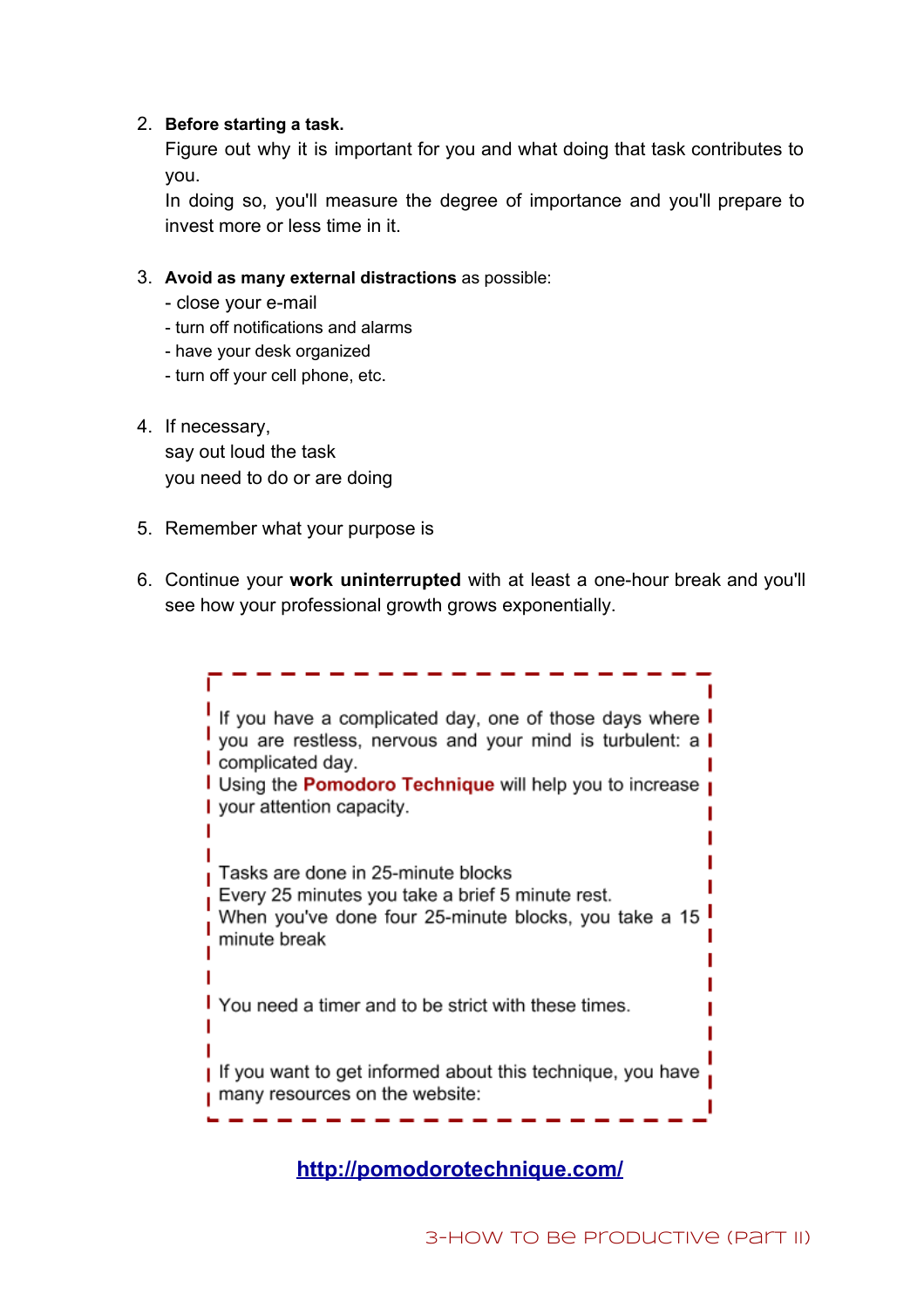#### **2-minute technique to increase concentration and memory**

### **You need:**

**A clock** with second hands. To be **relaxed**, keep **your mind clear** and calm

### **Technique:**

Notice the second hands on the clock and visually observe around the entire sphere of the clock.

Concentrate on just the second hand, concentrate on it and free your "mind" from any other thought.

#### **Do it for 2 consecutive minutes.**

If you realize you've lost your focus, you have to stop, relax and free your mind and repeat for another two minutes.

### **Do this at least once per day.**

It is not as easy as you think to maintain your concentration but if you're able to constantly achieve it, you'll notice the results fast when memorizing and studying.

\*A trick you can use at the beginning if you feel that it's too difficult is to mentally count the seconds as the second hands move.

The more you repeat this exercise, the easier it will be. If you repeat it every day, you'll totally master this technique within the first 21 days. Your attention and concentration levels will visibly multiply. Try it and you'll see!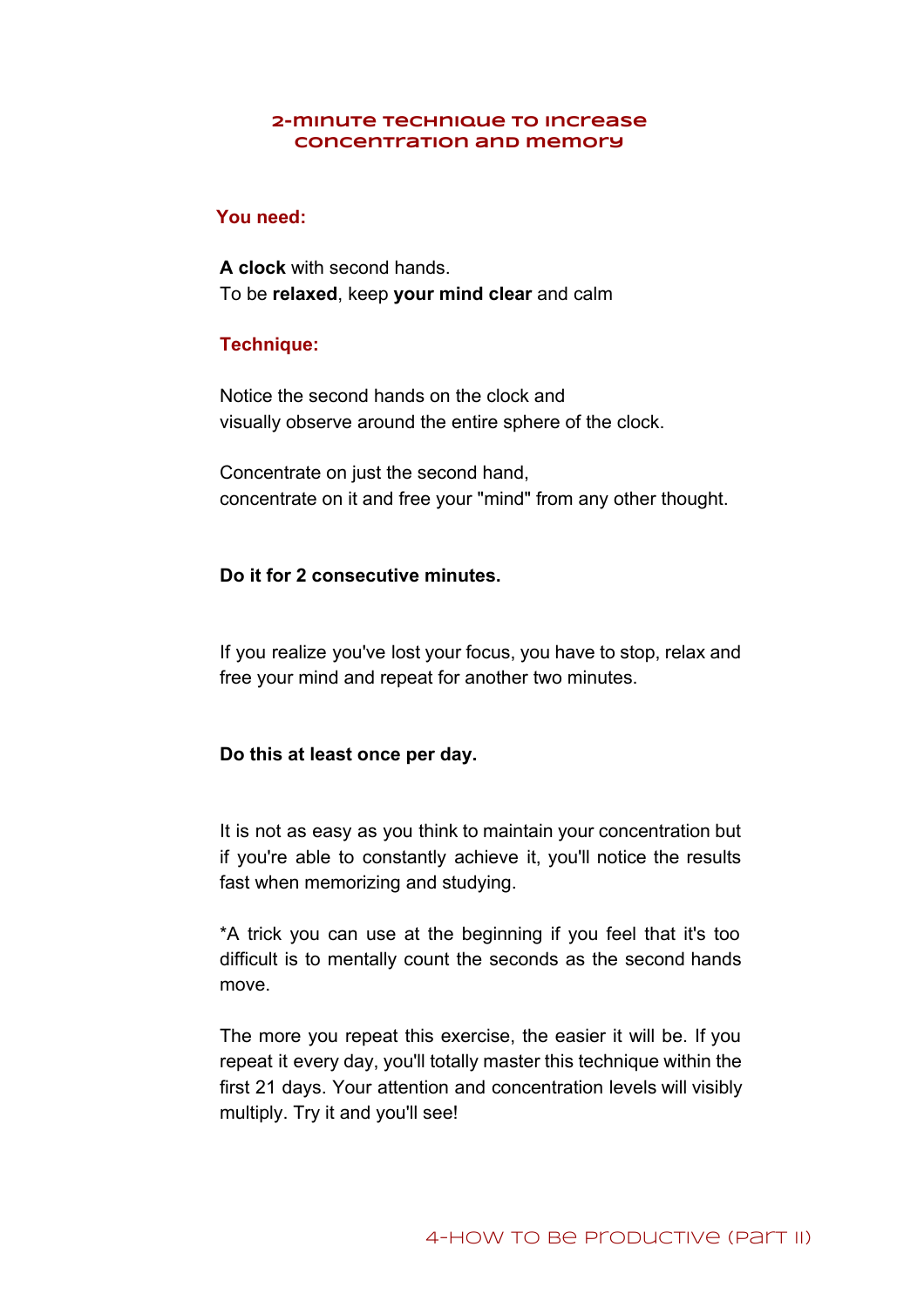## **5. How to Do It**

Make **LISTS**. This is based on Berto Pena's system, which is the "two-list system." An **input and an output list.**

The **input list** is a list to which you will add each **task or idea that comes up**, you simply add it to the list and continue working normally.

It doesn't matter what format you use: paper or digital. The only downside of the paper format is that it is inconvenient when quickly moving the tasks from one list to another, for example. This is much easier on digital formats...

On this input list, you'll only put things that **you should do, but are not a rush.**

The **output list** has the things that **you need to do today** and that require **your full attention.**This list must be made **TODAY.**

Before finishing the work day, check the input list and decide if everything on it should stay there or be moved to the input list for the next day.

**Every day before starting the day**, check the input list to have a general idea of everything.

It is important to know how to discern the **most productive times** throughout the day in order to do the tasks that require the **most amount of concentration** then. if writing on your blog is better for you in the morning than the afternoon, it will be best to plan that activity for the morning, for example.

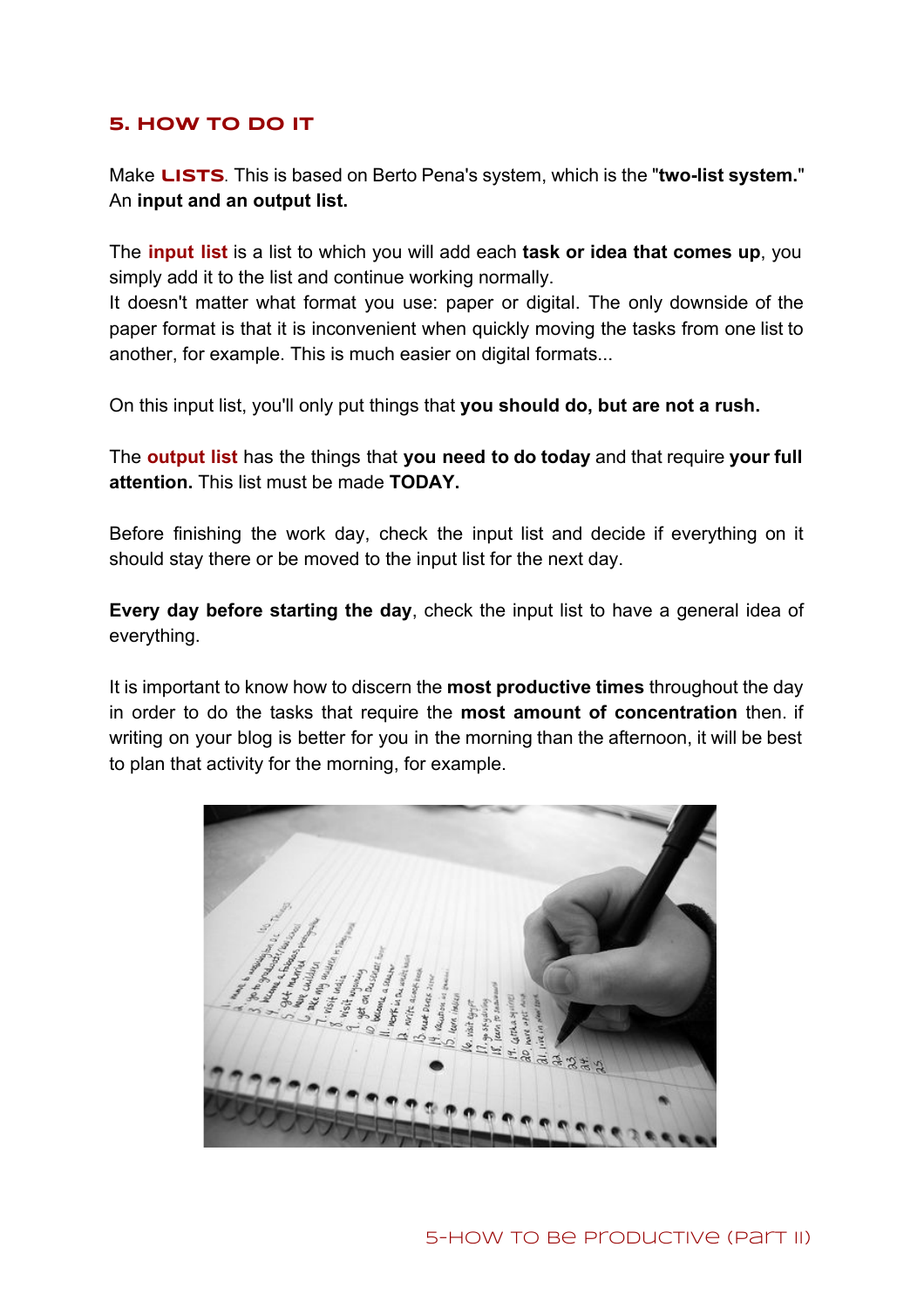## It's recommended to work by **Groups of Tasks**

Try to **put the tasks into groups** and **complete them in blocks**, so that you start and finish them. Rounds of telephone calls, check the entire day's emails. Hold all of the meetings on the same day...



Determine the rest of the tasks so that they don't interfere with the important jobs.

## **Do You Distinguish What is Urgent from What is Important?**

### **What is urgent?**

*It is that which needs to be done or solved as fast or as soon as possible. "take urgent measures; make an urgent call; demand urgent answers to the questions asked; we called the doctor because it was an urgent matter."*

### **What is important?**

*It is that which has importance or relevance for its value, magnitude, influence or other characteristics.*

*"in the mitochondrial matrix the most important stages of cellular respiration occur; copper is the main mining resource in Chile; water is one of the most important elements for living beings to function properly; the museum dedicates an important space to contemporary artists"*

(Wikipedia)

The **most important mistake** of a disorganized person is not **distinguishing** those two concepts and not having the capacity to **separate** what does and doesn't have to be done. It is necessary to reflect well on each action before doing it in order to adequately choose and in order to be able to work effectively with the guidelines we're learning.

Be proactive, be clear about what you want, know how to break down your tasks, isolate what you don't have to do now, free yourself of certain jobs that aren't really necessary...all of that will help you take control. That is, wherever you are, be present in the task you're doing.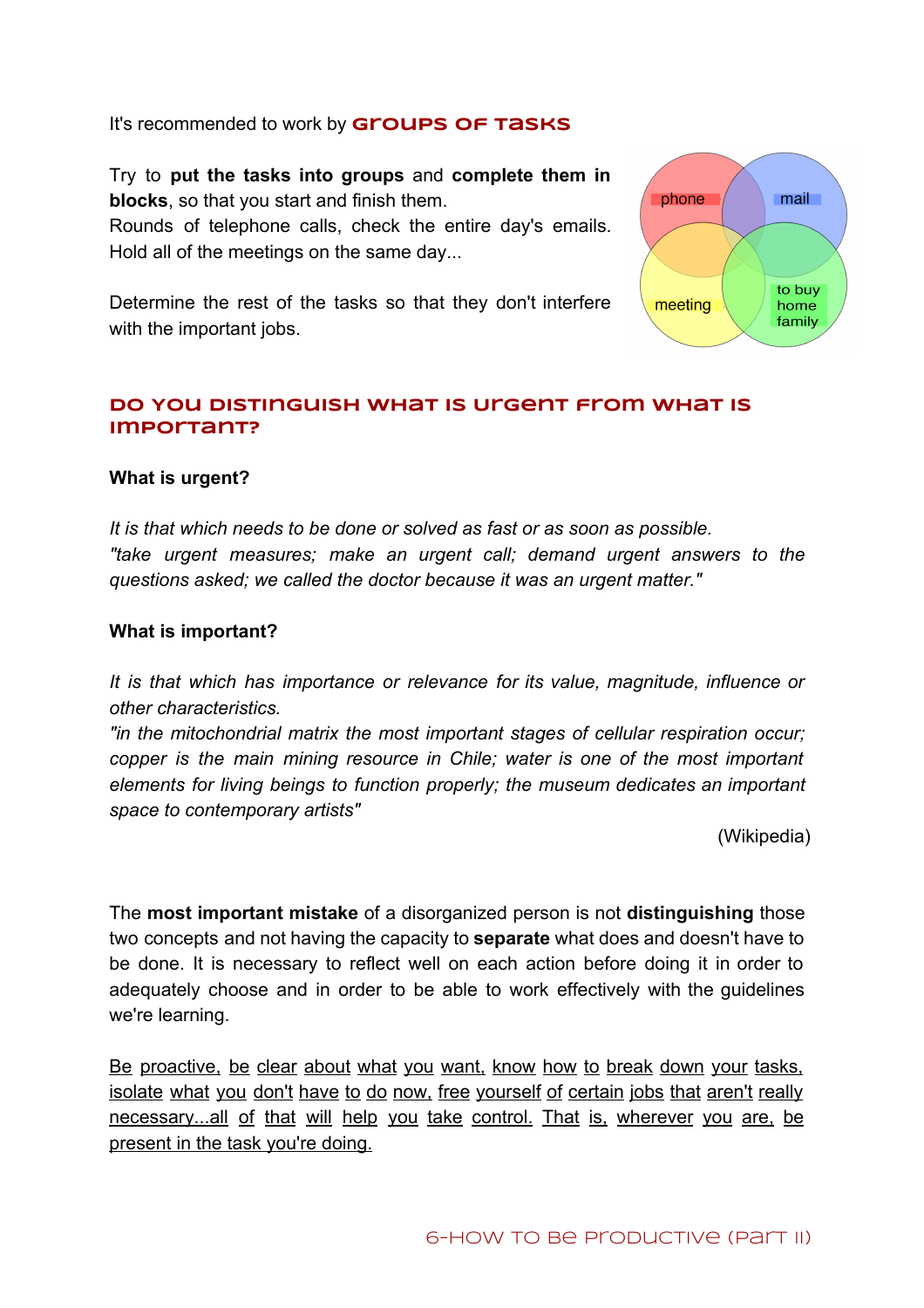## **For example:**

I chose two tasks I want to start and finish today.

Throughout the day, other tasks intermix with the job I was going to do.

I have to decide if they are urgent or how I have to manage them or if they are simply matters that can be quickly resolved. For example: respond to an email.

If throughout the day, I can resolve small tasks like this one, but quickly and effectively, without losing focus on my job, I will be saving myself the burden of things accumulating on the list.

**Many more tasks will come up during the day**: walk the dog, go shopping, house chores, family, web statistics, classify and organize documents, check and reply to comments on your blog and social media, exercise...

## **There Is No Time-out**

This expression doesn't exist for productive people. They always find an **opportune time**to get ahead of the tasks that are remaining and they value their time.



**Those small moments** may be invested in a personal rest or to get ahead on work: a meeting that finished 10 minutes early and we check email; we needed to have a meeting, but did it on skype instead and all of that time saved I invest in doing things on my output list, etc.

That's it!! If you start a new task, be sure that you can finish it within the time you have and you don't need to leave it for later...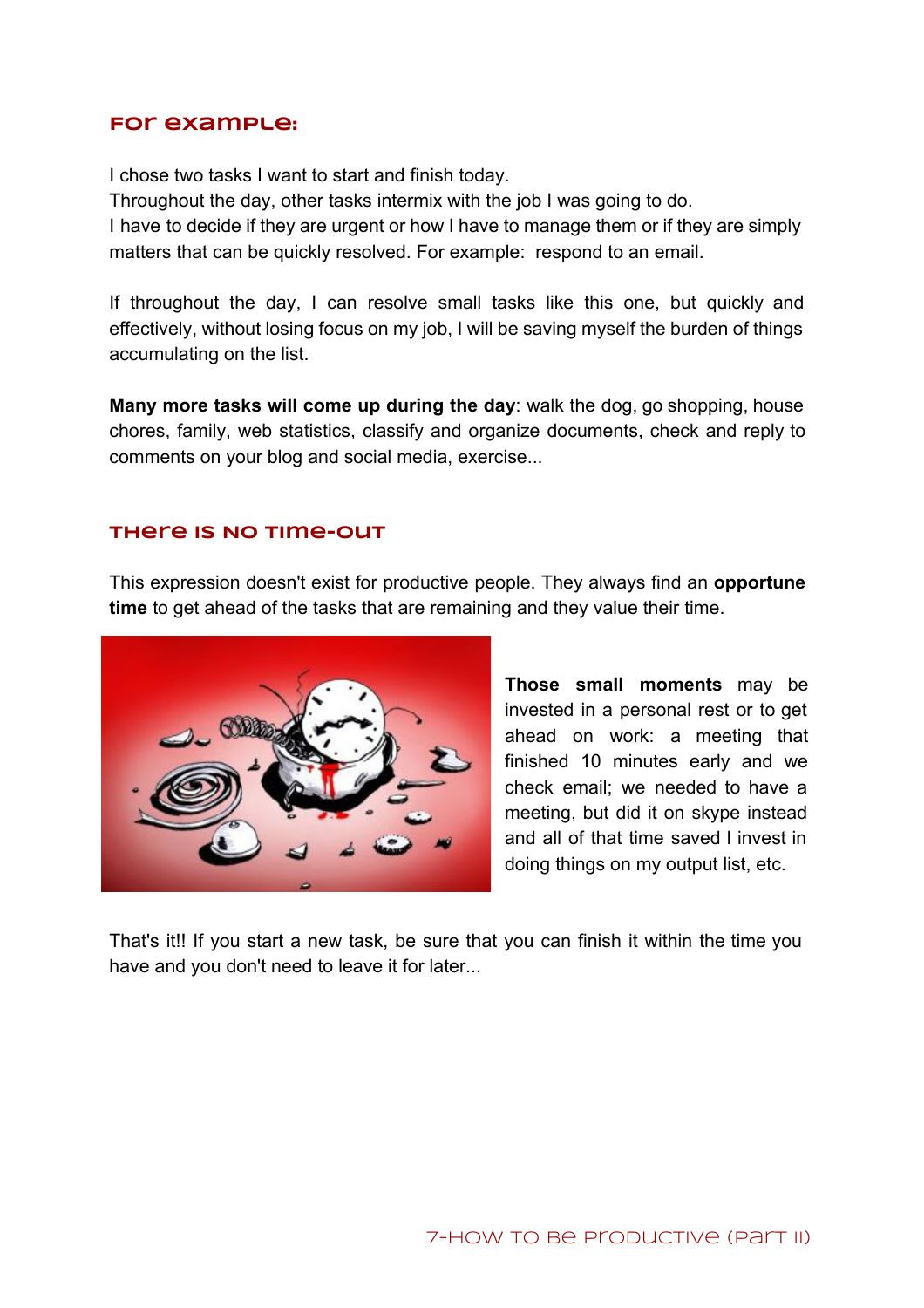

## 1. List your daily tasks:

Make a list with all of the tasks you need to do during the day for 30 days.

Everything you can write down: blog comments, classify documents, check email, house chores, purchasing, WhatsApp messages, exercise, conversations...

Next to each task, write how much time each one took you...

After 30 days you'll be able to make a map of all of the time you invest: repetitive tasks, occasional tasks, sporadic tasks...You'll realize what was important and what was not...

To this point, you must remember what your objective was in doing everything that you do and prioritize all those activities that positively affect your objective… From now on, your day will start with that important job.

At that time, it would be interesting to redo your daily schedule to eliminate anything unnecessary.

## 2. Take Advantage of Technology

Only use your computer for work, real work, that matters.

Have a second device on hand, a tablet for example, for comments online, networking, blog entries, scripts for presentations...

It will be this device that you use in those small "free" moments mentioned earlier that you can take advantage of.

That way, the truly important work is on your computer.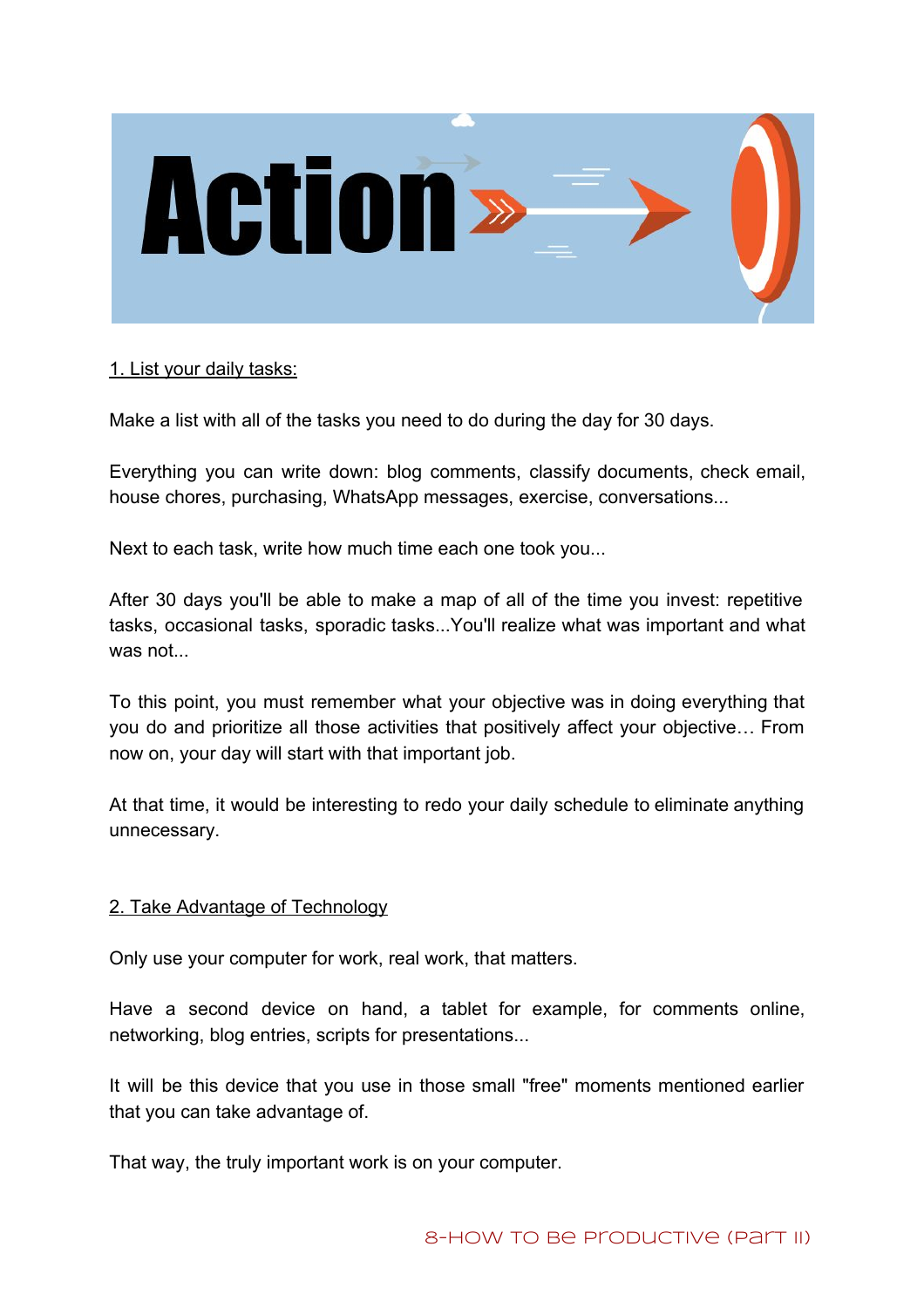## **6. The Dark Side**

When we make **good proposals**, it's generally with the healthy intention of doing them and people go about that differently. However, most people are especially enthusiastic in the beginning, **and it decays over time.** Willpower bends before adversity...and our less brilliant side emerges: The dark side... Sound familiar?

## **We need face up to our willpower and self-control everyday.**

Self-control gives you the ability and habit of activating productive principles when you are carrying out those activities that are really important.



## **Simple Tricks to Learn to Develop Willpower and Self-control**

#### **Motivation**, our grand ally

When the motivation that underlines our efforts is autonomous and self-propelled instead of controlled externally, it's more likely to achieve goals

#### **Day-to-day training**

We have lots of success resisting temptations but failures stand out more, and make more noise in our brains. Guidelines:

#### **1.** Adopt clear standards of self-control.

Have clear **objectives** of self-control. Sometimes we are ambiguous. We generalize and mix up our own limits. This leads us to have difficulties with our willpower, not because we're not capable, but because we're not clear about it. So every time you plan a new objective, formulate it as clearly as possible, even if it's bland.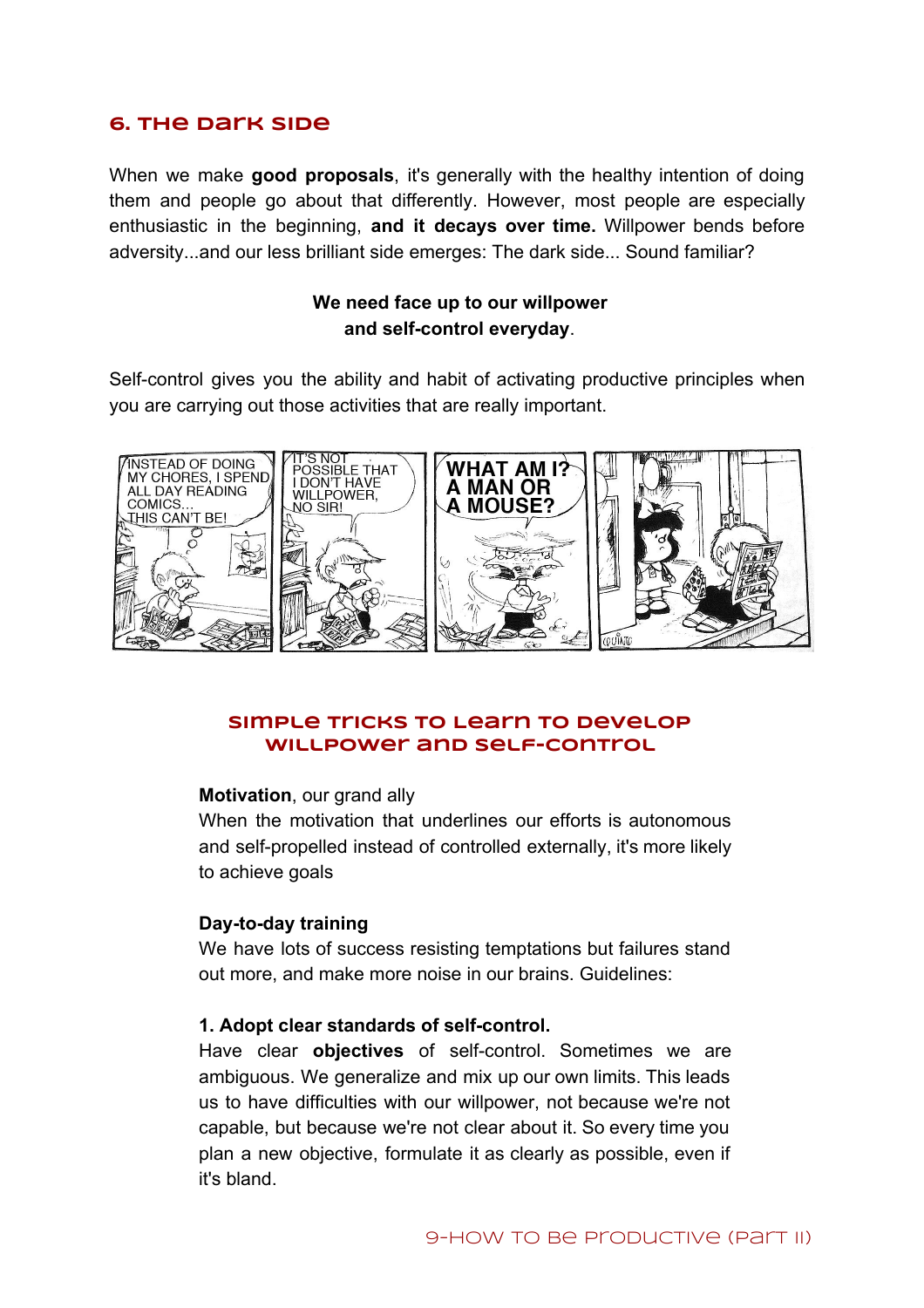

**2. Pay attention and keep records.** Have in mind the behavior that you want to control and keeping track of it helps a lot. We love benchmarks! People eat more and drink more when they don't pay attention, when they're distracted. By contrast, when they are on a diet, they keep better records of what they eat and how many calories they consume. Comparing reality with the standard is the key to effective self-control. It has been proven that if you are paying 90% attention, you're not paying attention at all. **100% of our attention is necessary to really be paying attention.** In order for your proposals to succeed, **focus is essential.** Multiplicity makes it so we lose focus and get distracted.

**3. Externalize and confide your willpower in somebody.** Attention is focused especially on social interactions because it creates a certain tension and pays off immediately when you achieve your results or share them. So sharing your **proposals** with others will help you to increase your **attention levels.** Having extra support is helpful. Find, for example, someone who motivates you to go to the gym or to go with you if that is one of your objectives.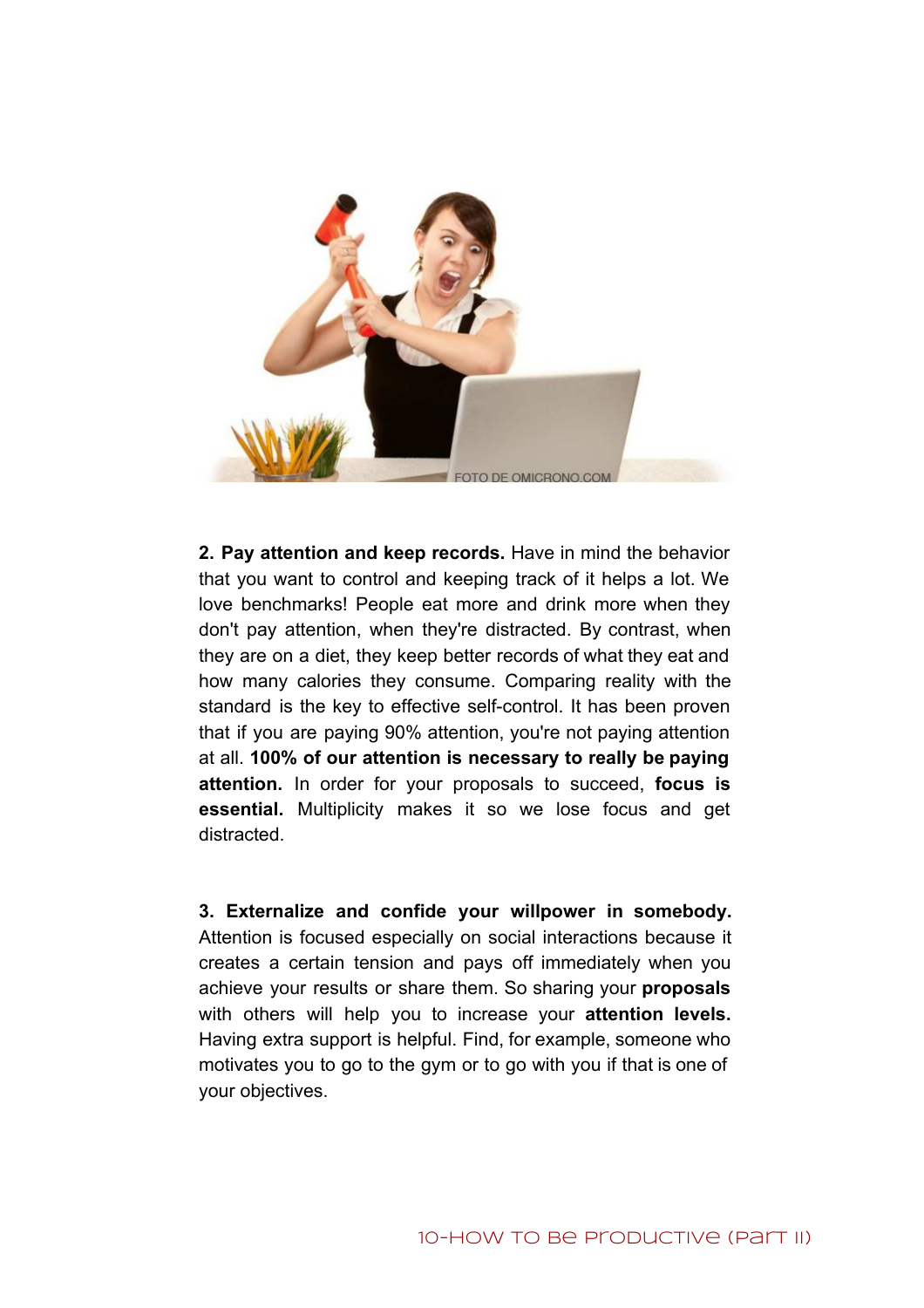**4. Charge the batteries for your willpower.** Willpower gets consumed upon use, and we've seen that rest and glucose help overcome that. What a paradox, in order to not eat, one needs willpower, but in order to have willpower, you need to eat (glucose). In order to charge your batteries, take very seriously your **diet, sleep, meditative activity and not doing anything.**

**5. Manage your willpower.** As we said earlier, we have a limited amount of energy related to self-control. There are many activities that also drain this same energy, like making decisions and conflict resolution. And because of that, willpower can weaken in these situations. So from time to time, it's recommended to rest yourself, and **stop clenching the controls.Rewards and positive reinforcement work.**

**6. Look for autonomous motivation.** We know that the mechanisms of our self-regulation are favorable when the motivation is autonomous and independent, and that being pressured or controlled externally blocks our willpower over the long term, because it makes it more difficult. Doing this discernment exercise to identify our intrinsic motivations before getting started with an objective is crucial to make it easier for you. And when you don't have any motivation, load your entire artillery to fight possible distractions and difficulties you may self-impose.

**7. Turn off auto-pilot.** As Baumeister said: "Normal behavior functions on auto-pilot. In order to increase your willpower, you should override the autopilot and **take deliberate control**." As willpower is exercised deliberately, it is interesting that sometimes you get out of a routine and look to do things a different way.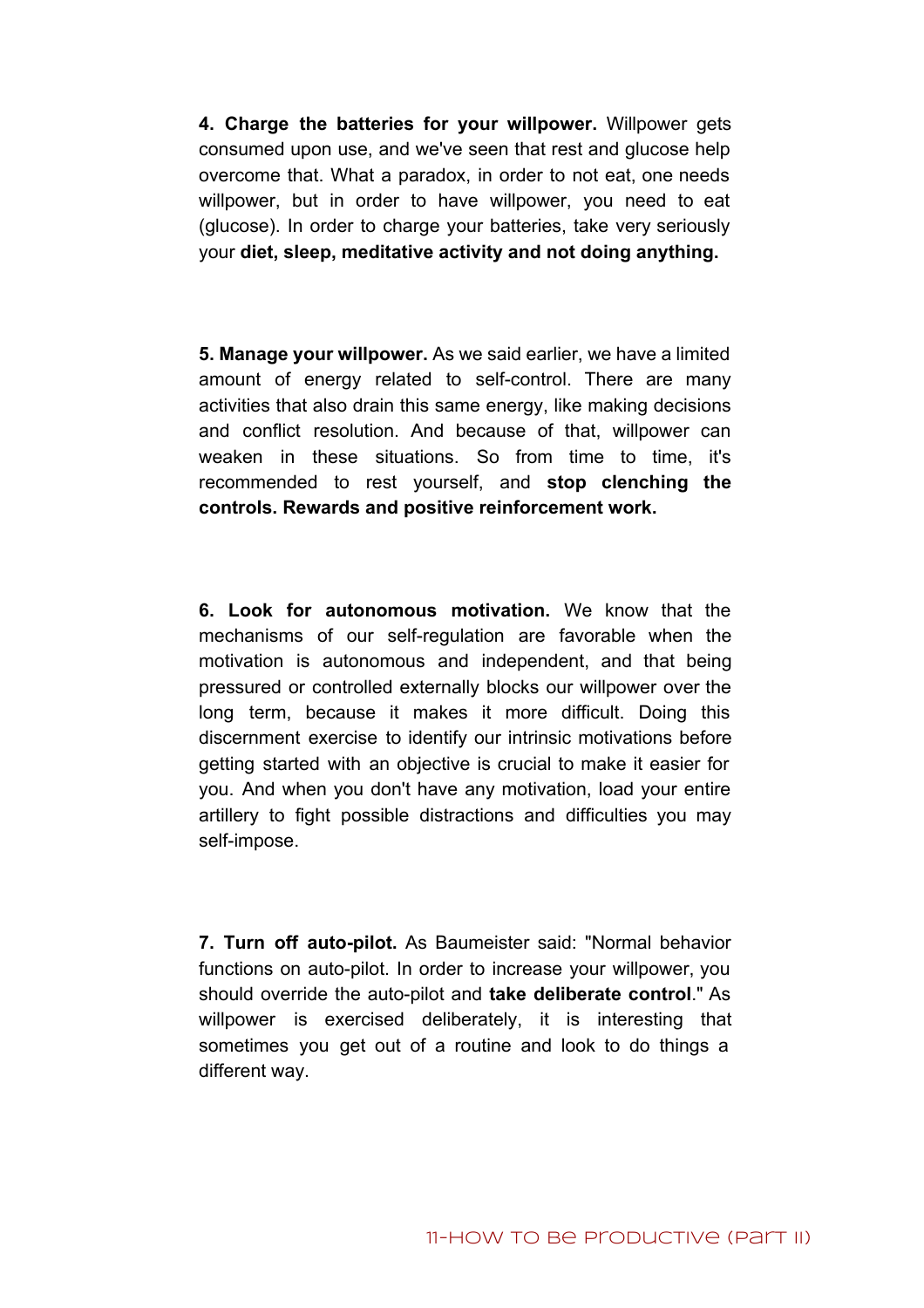**8. Forgive your mistakes.** Making mistakes is inevitable and human nature, but your **willpower will be stronger if you are able to overcome them.** The problem is when we get hooked on blaming ourselves, which is very addictive, and we live it as a failure. "Forgiving yourself for errors increases motivation and commitment to your goals," states the sociologist and professor at Stanford University, and expert in self-regulation, Kelly McGonigal.

**9. Identify the possible hurdles** that may come up when you think of your challenge. Let's be realistic, gaining willpower is uncomfortable. Anticipating that possible discomfort in the way of thinking, emotions or possible distractions helps you to dismantle them, to be aware of them before they can even unexpectedly attack you.

**10. Recognize and accept your polarity.** That pendulum we all have that oscillates between one side of you that wants to be impulsive and the other that wants to be reflective. Describe the desires from your two sides and identify what the impulsive side prefers for instant gratification, the one that complains and the one that always puts off good habits. This exercise will help you recognize when your impulsive side is taking control over your actions in order to interrupt them at the appropriate time.

**10 Simple Exercises That Will Strengthen Your Willpower!** http://www.willpowered.co/learn/strengthen-your-willpower

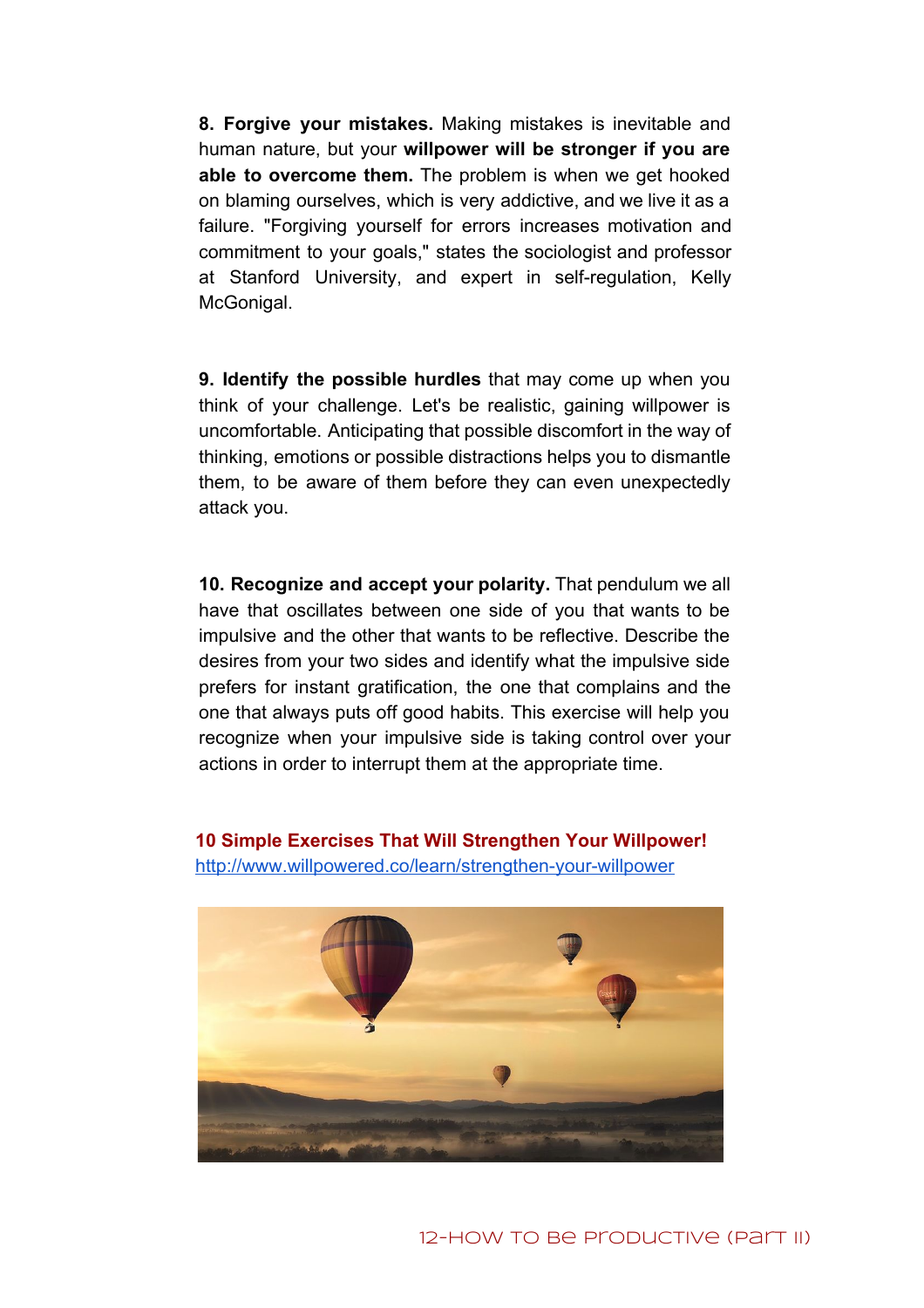## **Enemies of Willpower and Self-control:**

- **● Discouragement**
- **● Procrastination**
- **● Stress**
- **● Unexpected Events**
- **● Saying "YES" to everything**…

## **Discouragement**

Many times we start actions with lots of excitement to finish them but a time comes when that excitement disappears and we don't want to continue on any more. Plus, there are days when everything seems gray or black and "if something bad can happen, it will happen." So how do you face these moments where motivation fails you and you're also in a tough situation?

We're not going to say it's easy, nor that there is a magic recipe. You simply have to follow the script we've indicated in these two chapters and **TAKE ACTION!**

That is true, from the very first hours in the morning: get up early, eat a good breakfast, have the day's objectives clear, positive attitude and...**DO IT!**

## **Procrastination**

It's a true **"art" of putting off an inevitable activity** and we repeatedly don't do it. The excuses we make are the most complex and for all sorts of reasons. We "do whatever possible" to not "do what we need to do."

Typical sayings: "Tomorrow I'll get up an hour early to do it." "I'll answer a few emails and then I'll do it." "I'm not sufficiently focused, I'll be much more focused tomorrow."

And...we don't say when we have to look for "something" online, something we know that is concrete and concise...something that could take 10 minutes and we take half hour "gossiping" one thousand things we are storing in our favorites...because surely it has "helped" us before...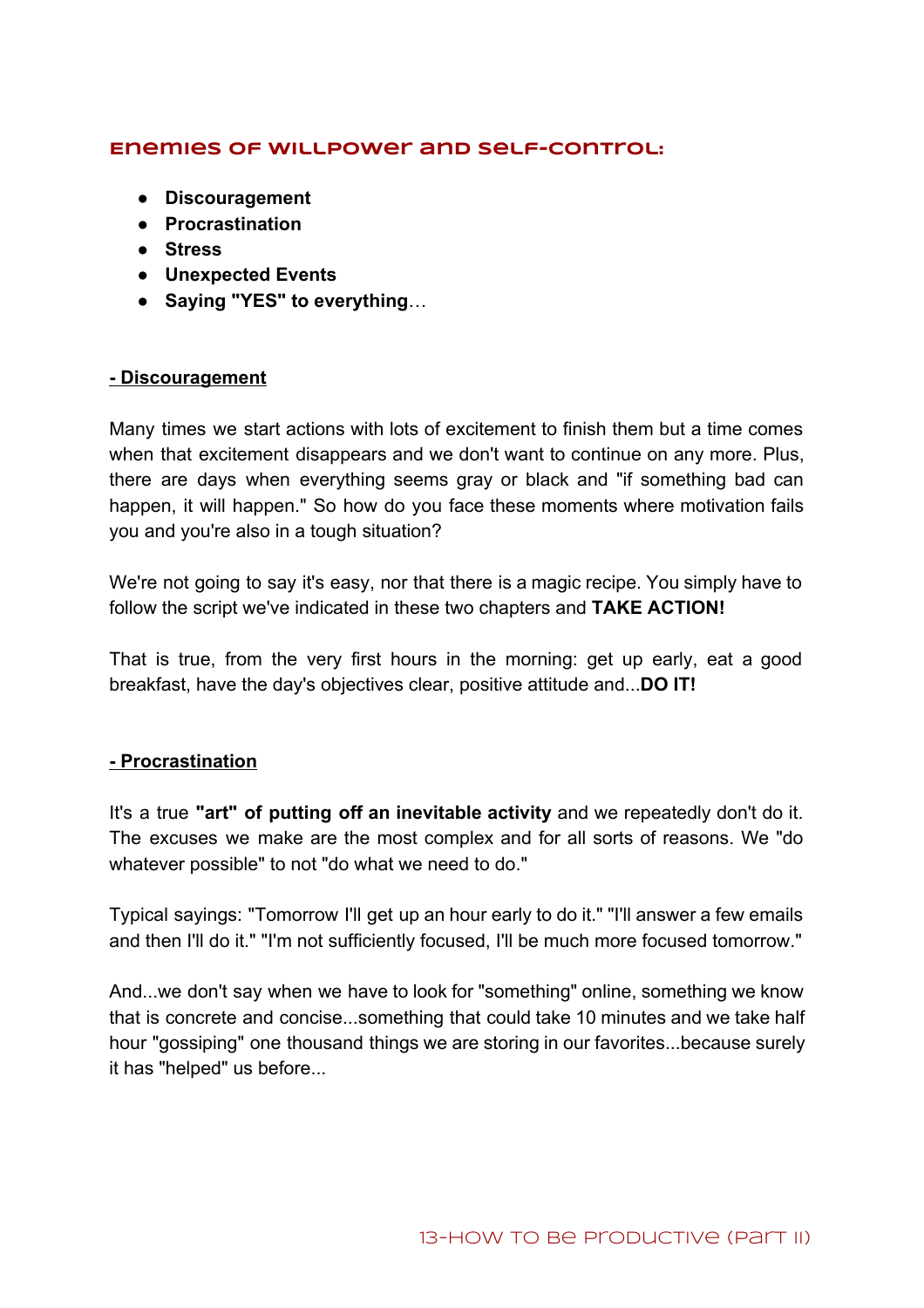### **Food for Thought**

#### **Have you thought about why you procrastinate?**

Laziness, fear, indecision, bad organization, insecurity, lack of energy, a disease, lack of self-esteem...

### **Stress**

The pressure to finish tasks creates stress that **encroach upon imagination and inventiveness.**To prevent this:

- **Sleep enough and rest well.**Sleep is sleep.
- **Plan ahead** and apply everything we're talking about.
- What stresses you out? **Identify it** and start little by little and face up to it.

**Get your leisure time back:** to relax, have fun and laugh

### **Unexpected Events**

It is something that cannot be avoided, and so the first thing to do is take the unexpected events calmly and later simply **resolve them.**

You need to prevent work from piling up and turn them into multi-tasking, each one has its time, when you finish one, you keep going with the next one.

When unexpected events happen, you need to check your output list

## **Saying "YES" to everything**

Always saying "Yes" implies that you accept taking on **external tasks** that you need to add to your list. To do this task, each one of your tasks must be delayed or disappear. Remember that the tasks on your lists are those that "you have to do," the external ones are those that maybe "you can" do.

You must think, **who will benefit** by doing the external task: Your company? You? Or the other company?

It's no problem to say no if it's in a nice and polite way.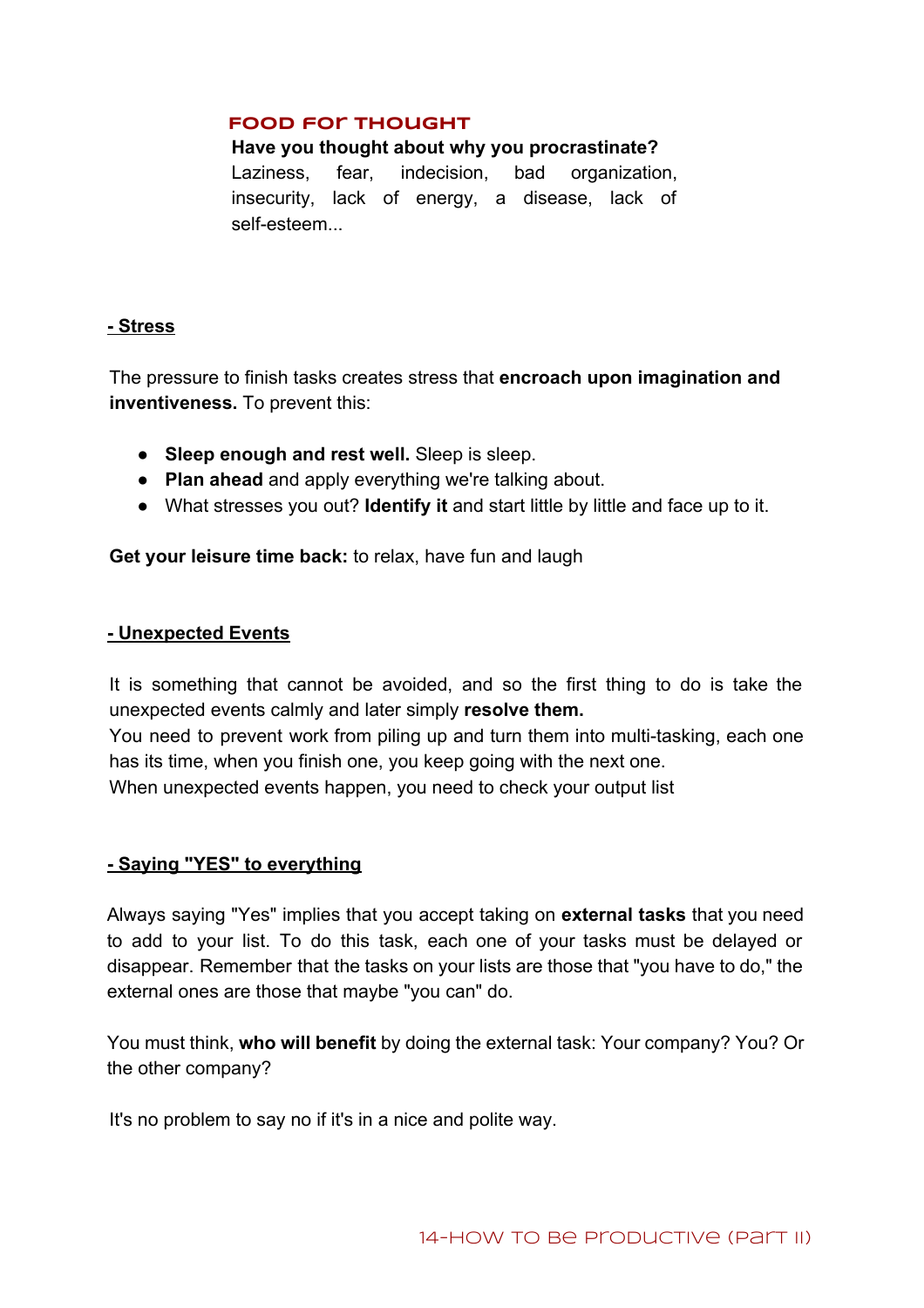# **7. Conclusions**

## **What We've Seen So Far:**

- Each time, one thing at a time, with patience and determination
- Positive and constructive attitude.
- "YES," do speak positively
- Specify, avoid generalizations
- Visualize your achievements
- Do and do more
- Reflect each day
- Vision: that everything you do is what you want to do
- List of productive proposals: objectives to achieve
- Break down each action your going to take
- Concentrate on what you're doing
- Every morning do a mental summary of what you're going to do
- Before starting a task, measure the degree of importance
- Avoid external distractions
- Start by doing one hour uninterrupted everyday.
- For complicated days, use the Pomodoro technique
- 2-minute technique to increase concentration and memory
- Input and Output Lists
- Urgent vs important
- Tricks to train your willpower
- Enemies of willpower (discouragement, procrastination, stress, unexpected events, saying "yes" to everything)

Once we reach that point, we need to **evaluate what we've done, how we've done it and the results we've obtained.**

We are naturally predisposed to indiscipline, disorder and getting off-track and we need to **constantly correct our course.** It also influences our professional environment, internet and technology that are constantly changing.

That's why we need to learn to be **analytical with our productive conduct and behavior.**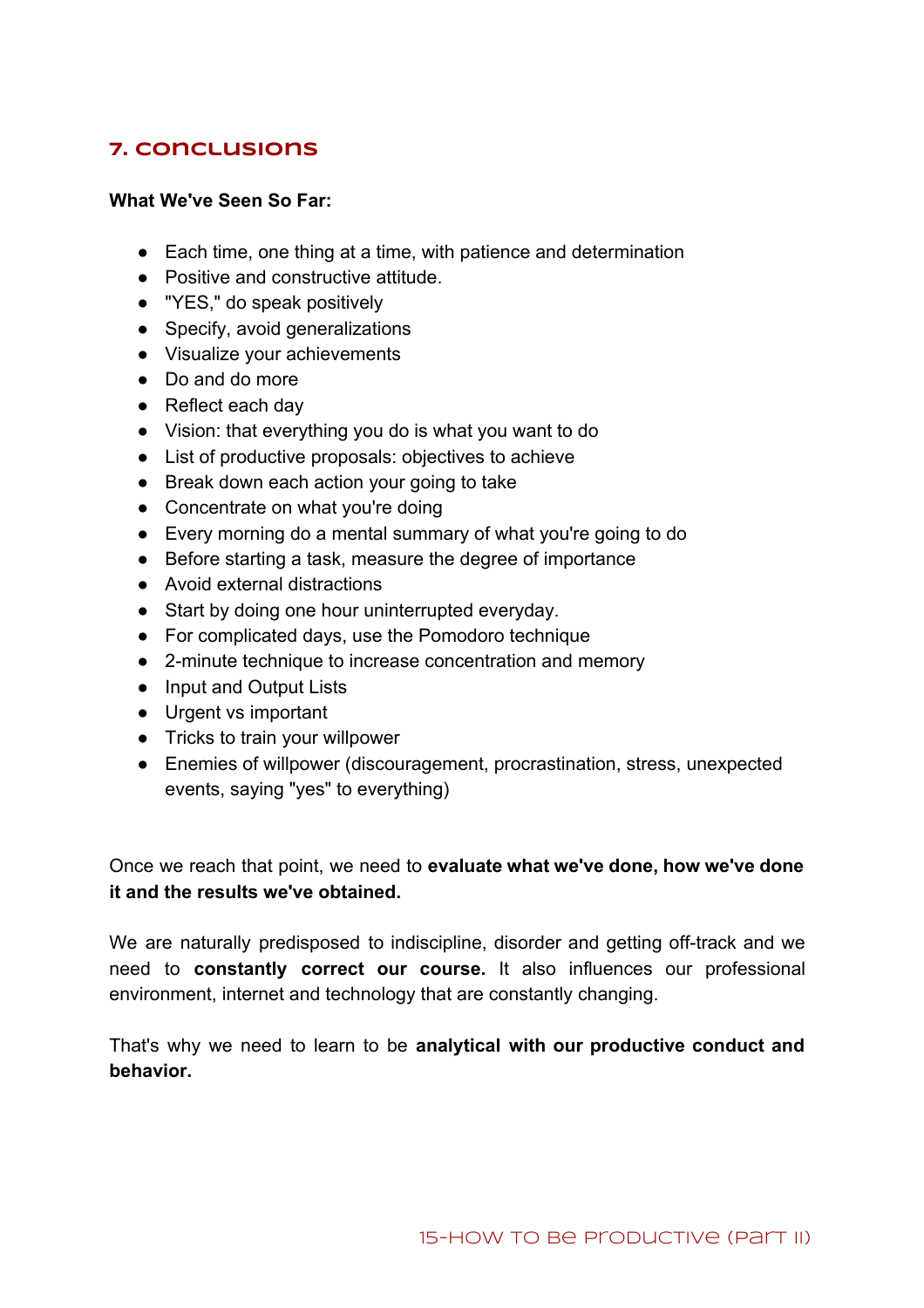## **What Are We Going to Evaluate?**

### **Daily Evaluation. Questions:**

- Have I been **productive** today?
- Have I applied the daily guidelines to achieve **productivity?**
- Have I had a **positive attitude?**
- Have I taken into account my **input and output lists?**
- Have I taken into account my **list of tasks?**
- Have I **broken things down?**
- Have I been **disciplined?**
- Did I know how to distinguish **urgent**from **important**?

You have to revise what you've done throughout the entire day and realize if you've been able to resolve the three or four important tasks that you had despite the unexpected events that may have come up.

If this didn't happen and you procrastinated, you should study how and why it happened in order to be able to correct it tomorrow.

Many times just changing the order of things is sufficient. But what is very clear is that if something is more important, you must resolve it before anything else.

### **Weekly Evaluation. Questions:**

- All of the effort that I'm doing to improve my productivity, is it creating results? Is it paying off in my **professional and personal life**?
- Am I taking it seriously?
- Is it failing? Why? Where can I improve?
- Am I using the **adequate tools and media**?

You need to do an assessment of the weekly results and give your feelings with regard to them. Are they meeting your expectations?

You'll constantly see where you make mistakes, and the pertinent measures to be more cautious.

With the data you obtain, you'll be able to suggest small improvements and constantly improve and learn.

## **Without evaluations, there's no improvement**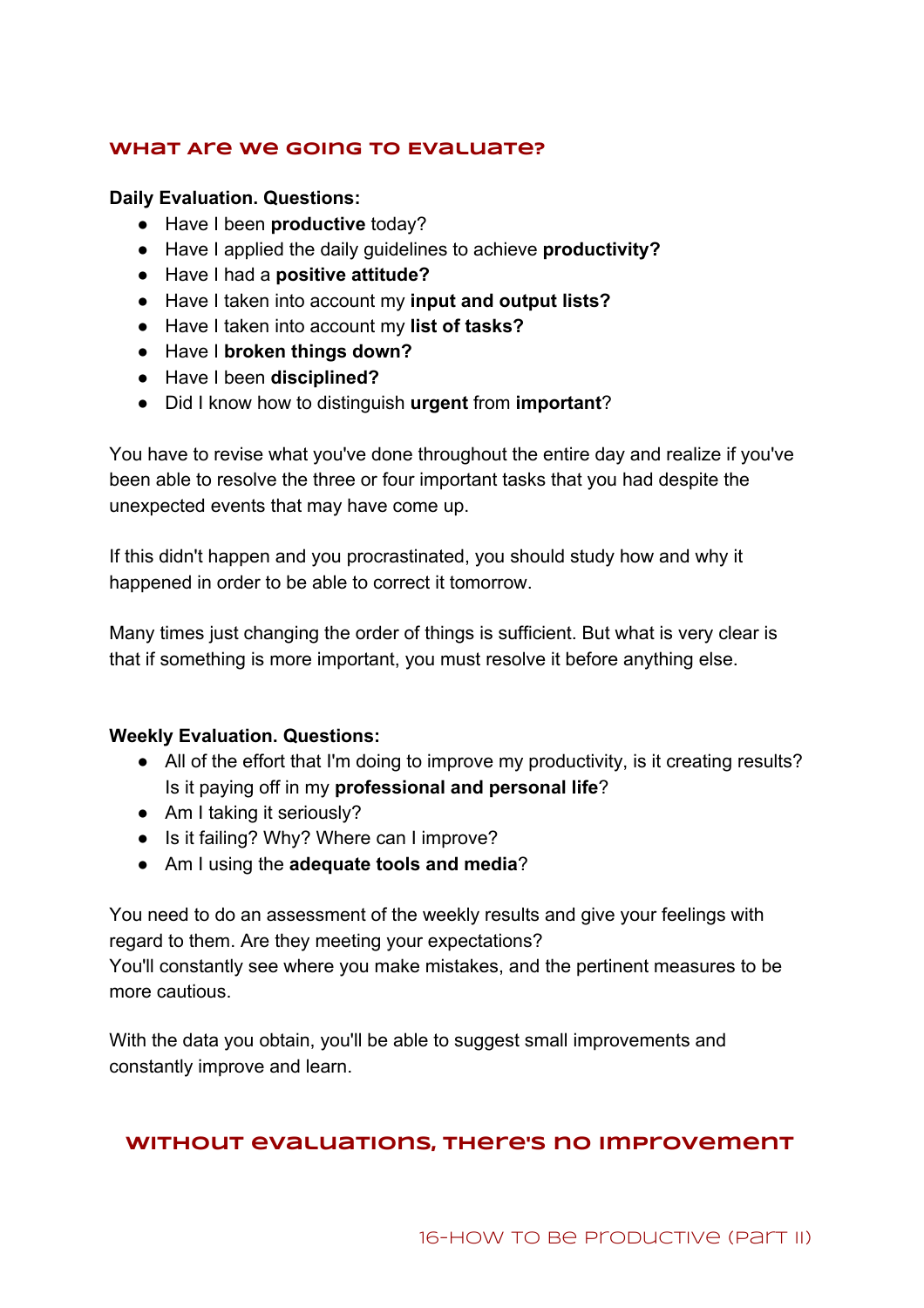

## **EVALUATION**

1 List key questions you need to resolve daily and weekly in order to be able to analyze your progress. Everyday, you'll do a **Daily Evaluation.**

2 Decide what **time of day**is best for each action and do it everyday.

At the beginning, it will take you longer but you need to achieve doing it in **5 minutes** with focus and effectiveness: **short, brief and concise.**

The end of the day is generally advised because that way you can analyze the entire day.

3 In a **calm place** so that your **thoughts**flow **reflectively**.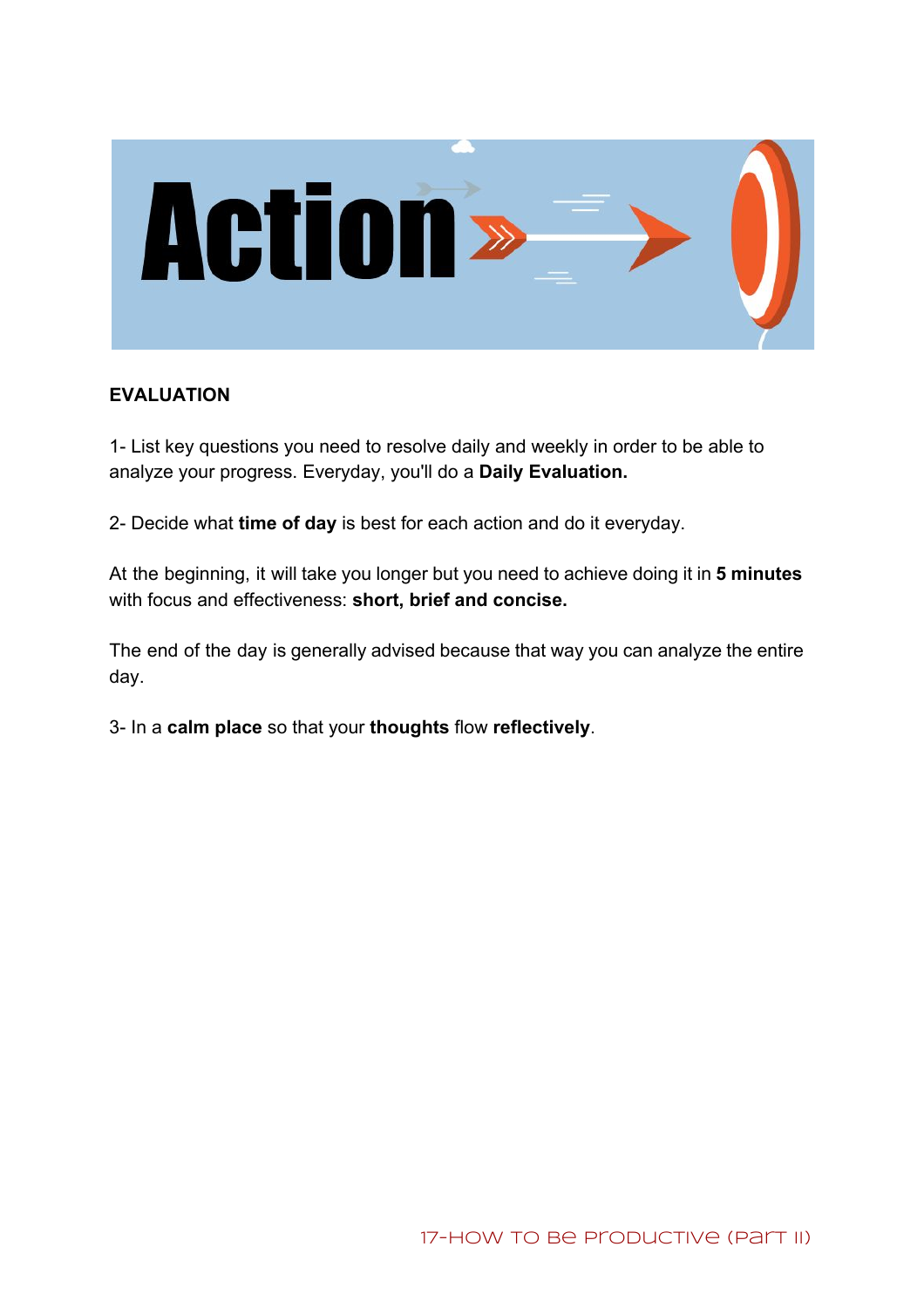DON'T SAY "I CANT" NOT EVEN AS A JOKE BECAUSE THE BRAIN DOES NOT HAVE A SENSE OF HUMOR

(Facundo Cabral)

18-HOW TO Be Productive (Part II)